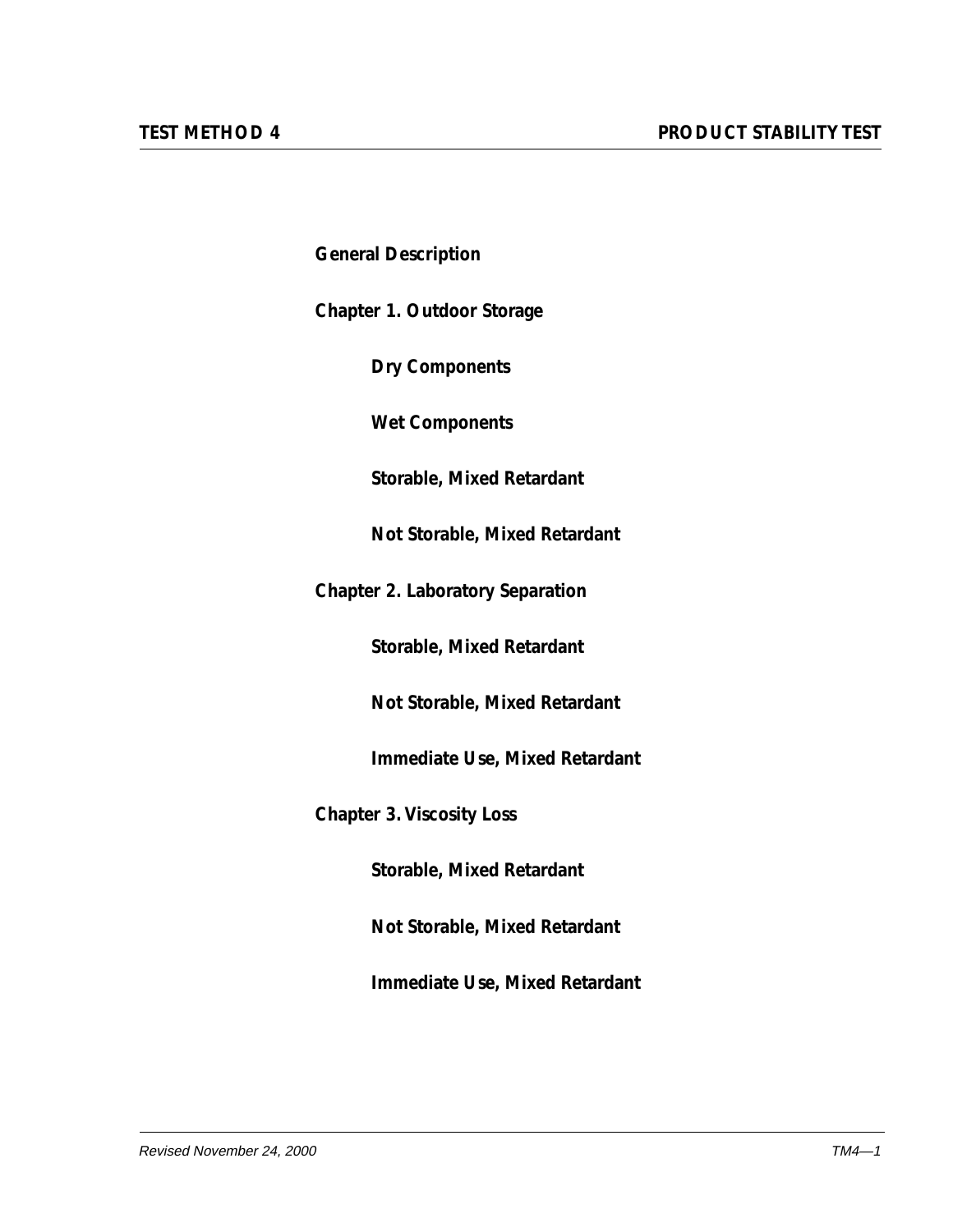# **General Description**

Fire suppression chemicals are used in a variety of situations that seldom start or end according to human plan or prediction. It is typical for a fire season to very quickly become serious and just as quickly end with a change in the weather, bringing rain or snow. All too often the sudden end of the fire season also means that airtanker bases are at full inventory of retardant on hand, both concentrate and mixed for use. In order to avoid waste and make the best use of the retardant, it must be effective over a long period of time despite storage in adverse conditions. Product stability tests ensure a minimum level of stability and effectiveness following storage.

# **Chapter 1. Outdoor Storage**

All components and mixed retardant prepared from fresh or stored components will be stored outdoors as described below. The results of the specified laboratory tests performed on the stored components, mixed retardant prepared from the stored components, and on stored mixed retardant will be compared to the results of tests performed on fresh components and freshly mixed retardant prepared from the fresh components.

The test duration and specific conditions depend on the type of product being tested, although the basic design is similar in all cases.

# **Dry Components**

Dry components will be stored in the plastic buckets that were used to ship the product to the Forest Service. Unopened containers will be stored outdoors at Missoula, Montana, and at San Dimas, California, for 1 year. Storage racks are located so that the product is exposed to natural light and temperature fluctuations. The racks may be covered to protect the containers from rain and snow. Following the test period the plastic buckets will be shipped to the Wildland Fire Chemicals Systems Program (WFCS) in Missoula.

The components will be mixed according to manufacturer directions and established laboratory procedures. The salt content, viscosity, density, and pH values will be measured and compared to the corresponding values for retardant prepared from the fresh component.

# **Wet Components**

Wet components will be stored in 5-gallon polyethylene carboys (Nalgene 2210-0050). Three buckets of the wet component will be mixed to ensure homogeneity and poured into 2 carboys to a depth of 16 inches. A mild steel coupon, 2 inch by 12 inch by 0.13 inch (5 cm by 30 cm by 0.3 cm), previously cleaned with a solution of 50 grams of SnCl<sub>2</sub> and 20 grams of SbCl<sub>3</sub> in one liter of concentrated HCl will be suspended in the retardant, by a length of 90 to 100 pound-test braided dacron fishing line, in such a way that the bottom edge of the coupon does not touch the bottom of the carboy. A rubber stopper is used to close the top of the carboy. The carboy lid is screwed in place over the stopper.

Carboys will be stored outdoors at Missoula, Montana, and at San Dimas, California for 1 year. Storage racks are located so that the product is exposed to natural light and temperature fluctuations. The racks may be covered to protect the containers from rain and snow. Following the test period, the carboys will be shipped to the Wildland Fire Chemicals Systems Program in Missoula. Each carboy will be mixed at low shear, 1800 rpm with a 3-bladed agitator, for 1 minute.

The components will be poured through a 0.25-inch (0.64 cm) sieve. Samples of these components will be used to prepare mixed retardant according to manufacturer directions and established laboratory procedures. The salt content, viscosity, density, and pH values will be measured and compared to the corresponding values for retardant prepared from the fresh component. Uniform corrosion tests will be performed on the mixed retardant prepared from the stored component.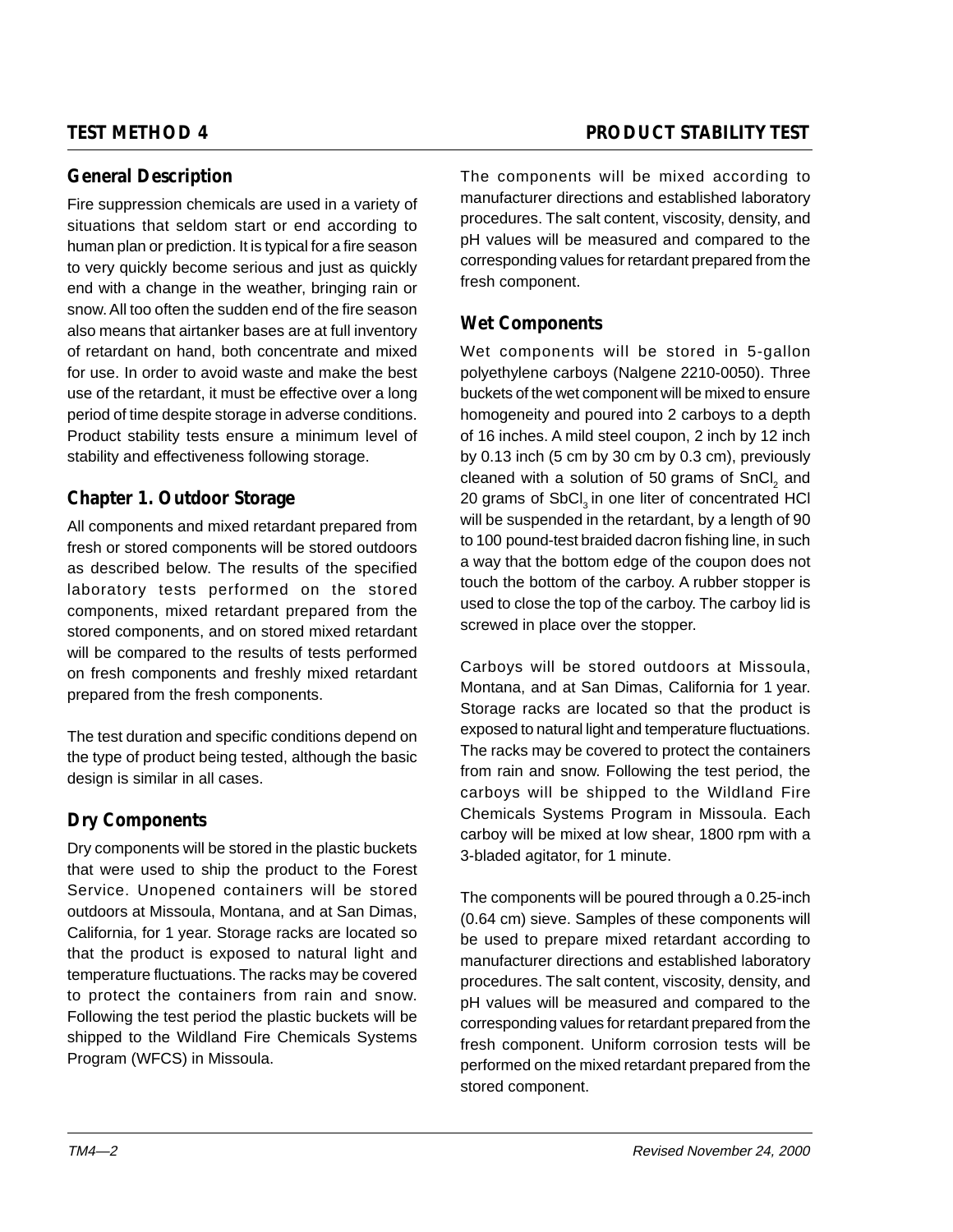If the mixed retardant prepared from the wet components is a gum-thickened retardant, the mixed retardant prepared from the stored components must then be tested for outdoor stability for 30 days as described below.

# **Storable, Mixed Retardant**

Storable, mixed retardant will be stored in 5-gallon polyethylene carboys (Nalgene 2210-0050). The freshly prepared mixed retardant will be poured into two carboys to a depth of 16 inches (41 cm). A mild steel coupon 2 inch by 12 inch by 0.13 inch (5 cm by 30 cm by 0.3 cm) previously cleaned with a solution of 50 grams of SnCl<sub>2</sub> and 20 grams of SbCl<sub>3</sub> in one liter of concentrated HCl will be suspended in the retardant, by a length of 90 to 100 pound test braided dacron fishing line, in such a way that the bottom edge of the coupon does not touch the bottom of the carboy. A rubber stopper is used to close the top of the carboy. The carboy lid is screwed in place over the stopper.

Carboys will be stored outdoors at Missoula, Montana, and at San Dimas, California for 1 year. Storage racks are located so that the product is exposed to natural light and temperature fluctuations. The racks may be covered to protect the containers from rain and snow. Following the test period, the carboys will be shipped to the Wildland Fire Chemicals Systems Program (WFCS) in Missoula. Each carboy will be mixed at low shear, 1800 rpm with a 3-bladed agitator, for 1 minute.

The mixed retardant will be poured through a 0.25 inch (0.64 cm) sieve and tested to determine the standard physical properties. The salt content, viscosity, density, and pH will be measured and compared to the corresponding values for retardant prepared from the fresh component. Uniform corrosion tests will be performed on the stored, mixed retardant.

## **TEST METHOD 4 PRODUCT STABILITY TEST**

## **Not Storable, Mixed Retardant**

Not storable, mixed retardant will be stored in 5 gallon polyethylene carboys (Nalgene 2210-0050). The freshly prepared mixed retardant will be poured into two carboys to a depth of 16 inches (40 cm). An aluminum coupon 2 inch by 12 inch by 0.13 inch (5 cm by 30 cm by 0.3 cm) previously cleaned with a solution of concentrated nitric acid will be suspended in the retardant, by a length of 90 to 100 pound test braided dacron fishing line, in such a way that the bottom edge of the coupon does not touch the bottom of the carboy. A rubber stopper is used to close the top of the carboy. The carboy lid is screwed in place over the stopper.

Carboys will be stored outdoors at Missoula, Montana, and at San Dimas, California, for 30 days. Storage racks are located so that the product is exposed to natural light and temperature fluctuations. The racks may be covered to protect the containers from rain and snow.

Following the test period each carboy will be taken into the laboratory without disturbing the stored retardant it contains. A 250-milliliter sample will be taken from near the top, within 1 inch (2.54 cm), of the stored retardant. A second 250-milliliter sample will be taken from near the bottom, within 1 inch (2.54 cm), of the stored retardant. The remainder of the retardant in the carboy will then be mixed at low shear, 1800 rpm with a 3-bladed agitator, for 1 minute and a 250-milliliter sample of the homogeneous retardant taken. The carboys containing the remainder of the mixed retardant and the 3 samples from the retardant will be shipped to the Wildland Fire Chemicals Systems Program in Missoula. The contents of the carboy will be mixed at low shear, 1800 rpm with a 3-bladed agitator, for 1 minute and then poured through a 0.25-inch (0.63 cm) sieve. The 3 samples taken from each carboy will be tested to determine the standard physical properties. The salt content, viscosity, density, and pH of the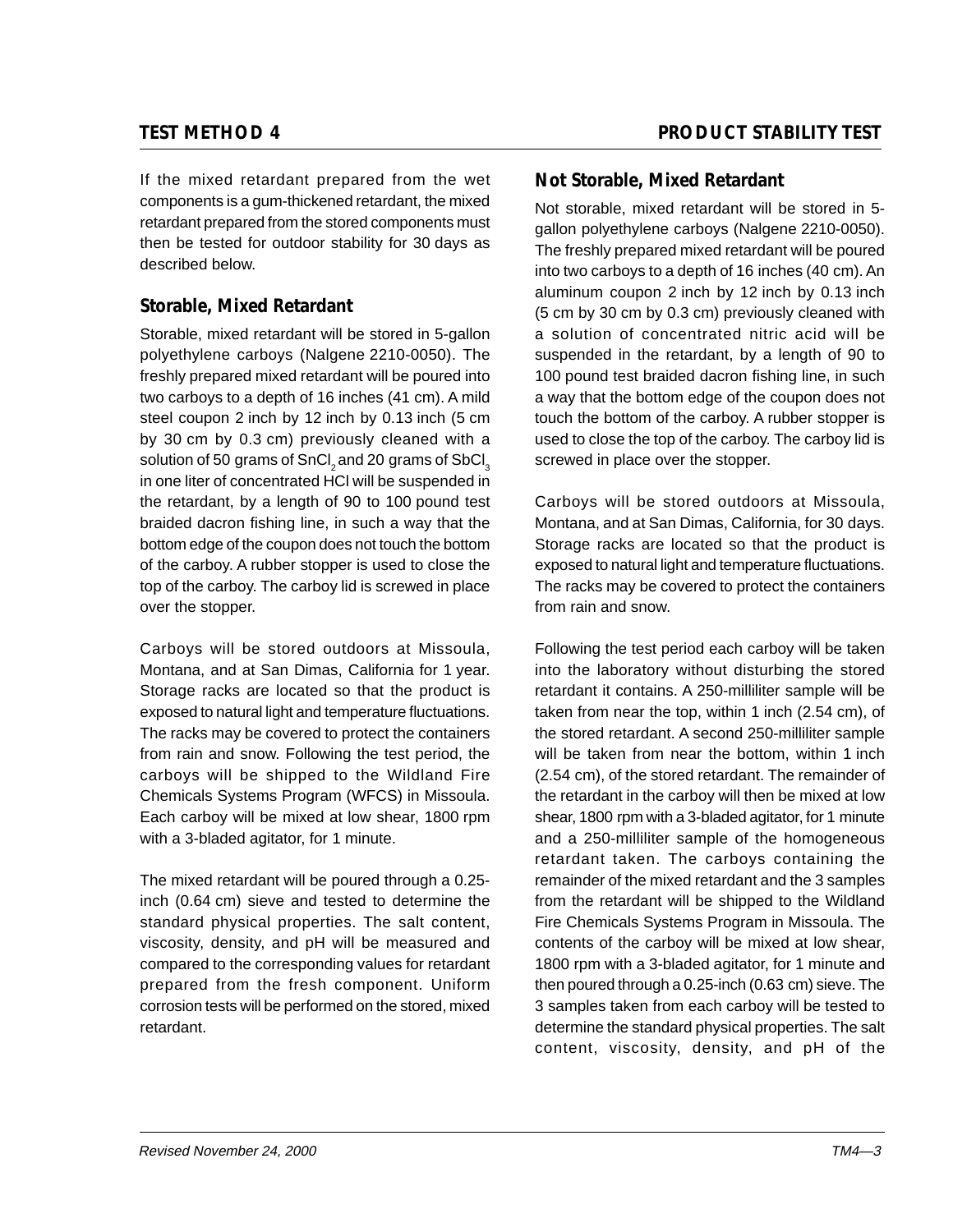homogeneous, mixed samples will be measured and compared to the corresponding values for retardant prepared from the fresh component. The top and bottom samples must have a salt content within the required variation from the freshly mixed retardant.

If the retardant is gum thickened, the viscosity must also be within the required variation from the freshly mixed retardant. Any separated layers in the carboy following storage must reconstitute into the mixed retardant with no agitation beyond the specified lowshear mixing.

## **Chapter 2. Laboratory Separation**

All mixed retardant will be tested for laboratory separation. The duration of the test and the alloy the test coupon is made from will vary with the type of product.

### **Storable, Mixed Retardant**

Storable, mixed retardant will be stored on a laboratory shelf in a 1-quart, wide mouth glass jar with straight sides. The test sample, 800 milliliters of mixed retardant, will have an approximately 1 inch by 1 inch by 0.13 inch (2.5 cm by 2.5 cm by 0.3 cm) mild steel coupon previously cleaned with a solution of 50 grams of SnCl $_2$  and 20 grams of SbCl $_3$  in one liter of concentrated HCl suspended on a length of braided dacron fishing line until the coupon is totally immersed in the retardant. The jar will be closed with a Bakelite screw cap, firmly tightened by hand to control evaporation.

The retardant will be stored, undisturbed, for 1 year at room temperature, approximately 70 °F (21 °C) Once a month the sample will be examined and any changes in color, opacity, or other visual characteristics will be noted. At the same time the height of any visible layers in the retardant will be measured, to the nearest 0.1 inch (0.25 cm), including the total height of the retardant in the jar. The percent of separation will be calculated using the height of each layer and the total height.

### **Not Storable, Mixed Retardant**

Not storable, mixed retardant will be stored on a laboratory shelf in a 1-quart, wide mouth glass jar with straight sides. The test sample, 800 milliliters of mixed retardant, will have an approximately 1 inch by 1 inch by 0.13 inch (2.5 cm by 2.5 cm by 0.3 cm) aluminum coupon previously cleaned with a solution of concentrated nitric acid suspended on a length of braided dacron fishing line until the coupon is totally immersed in the retardant. The jar will be closed with a Bakelite screw cap, firmly tightened by hand to control evaporation.

The retardant will be stored, undisturbed, for 30 days at room temperature, approximately 70 °F (21 °C). Once a week the sample will be examined and any changes in color, opacity, or other visual characteristics noted. At the same time, the height of any visible layers in the retardant will be measured, to the nearest 0.1 inch (0.25 cm), including the total height of the retardant in the jar. The percent of separation will be calculated using the height of each layer and the total height.

### **Immediate Use, Mixed Retardant**

Immediate use, mixed retardant will be stored on a laboratory shelf in a 1-quart, wide-mouth glass jar with straight sides. The test sample (800 milliliters of mixed retardant) will have an approximately 1 inch by 1 inch by 0.13 inch (2.5 cm by 2.5 cm by 0.3 cm) aluminum coupon previously cleaned with a solution of concentrated nitric acid suspended on a length of braided dacron fishing line until the coupon is totally immersed in the retardant. The jar will be closed with a Bakelite screw cap, firmly tightened by hand to control evaporation.

The retardant will be stored, undisturbed, for 24 hours at room temperature, approximately 70 °F (21 °C). At 1 hour, 4 hours, 8 hours, and 24 hours following mixing, the sample will be examined and any changes in color, opacity, or other visual characteristics noted. At the same time the height of any visible layers in the retardant will be measured,